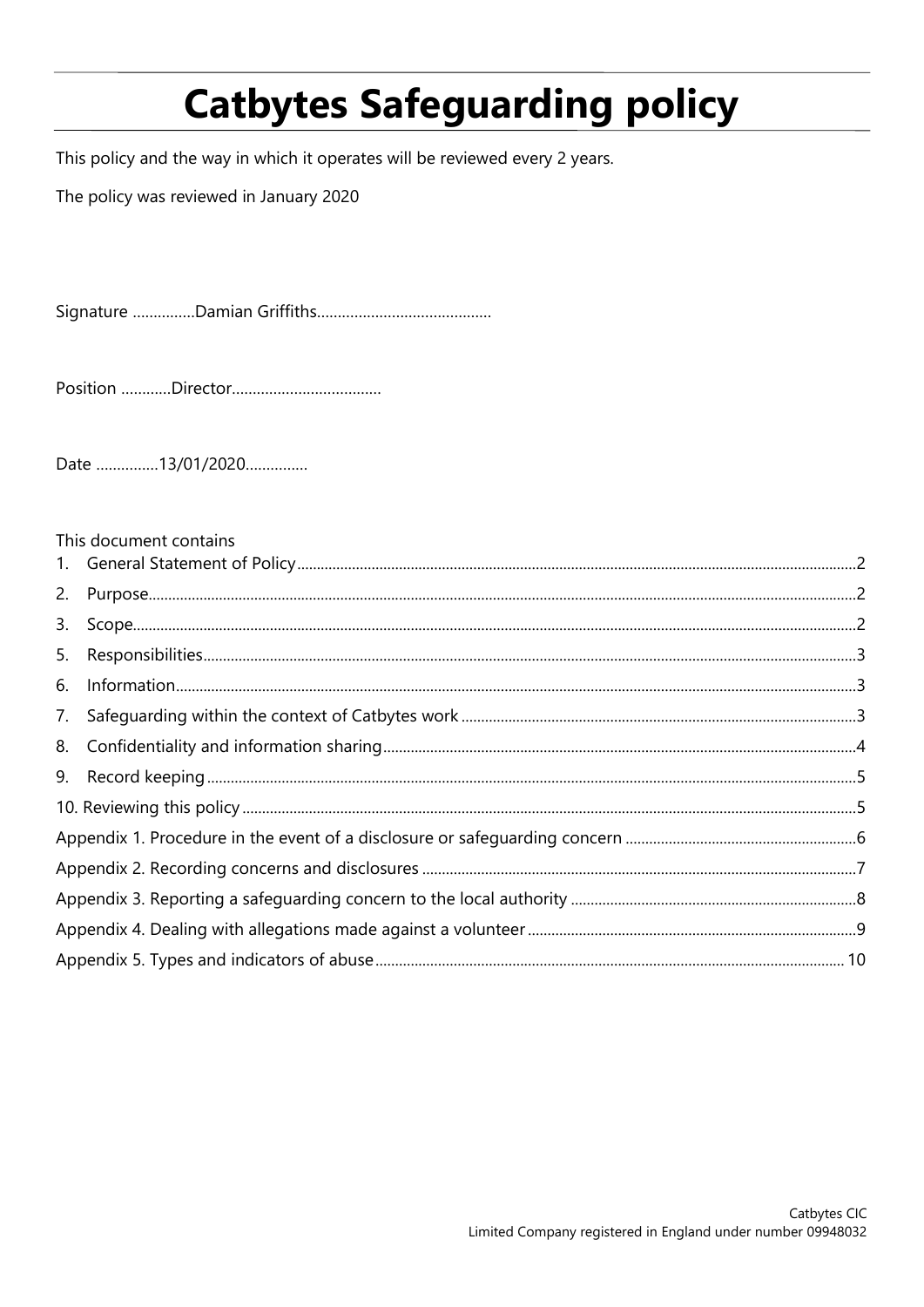# **1. General Statement of Policy**

- 1.1. Catbytes believes that children and adults have the right to protection from abuse, and should be able to live free from the fear of abuse.
- 1.2. Catbytes is committed to ensuring that disclosures of abuse and safeguarding concerns are taken seriously and acted upon appropriately.
- 1.3. Catbytes is committed to ensuring that our staff and volunteers understand their roles and responsibilities, and are provided with appropriate information and training, in respect to safeguarding children and adults at risk.

### **2. Purpose**

- 2.1.The purpose of this policy is to outline the duty and responsibility of Catbytes in respect to Safeguarding. The key objectives of this policy are to:
	- 2.1.1. Explain the responsibilities of the CEO and volunteers in respect of the safeguarding of children and adults.
	- 2.1.2. Enable volunteers who receive disclosures of, witness, or suspect abuse to make informed and confident responses.
	- 2.1.3. Ensure that prompt action is taken to minimise the risk of harm occurring from any further abuse.
	- 2.1.4. Ensure that information relating to safeguarding is kept securely and only shared on a needto-know basis.

### **3. Scope**

- 3.1.Safeguarding is about protecting the safety, independence and wellbeing of people at risk of abuse, and is everybody's responsibility.
- 3.2.This policy relates to all children, young people and adults who become known to the organisation through the course of our work and who may be at risk of abuse.
- 3.3.Assessing whether children or adults are experiencing abuse is the responsibility of professionals within the local authority. Catbytes's role is therefore not to assess whether abuse has taken place, but to safeguard by informing the local authority if information becomes known to us that could indicate that abuse MAY have taken place, or that a child or adult may be at risk of abuse.
- 3.4. For the purpose of this policy, a child is defined as a person under the age of 18 and an adult is defined as a person aged 18 years or over. A young person is a child aged 13 years and over.
- 3.5. For the purpose of this policy an adult at risk of abuse is defined as unable to protect themselves from either the risk of, or the experience of, abuse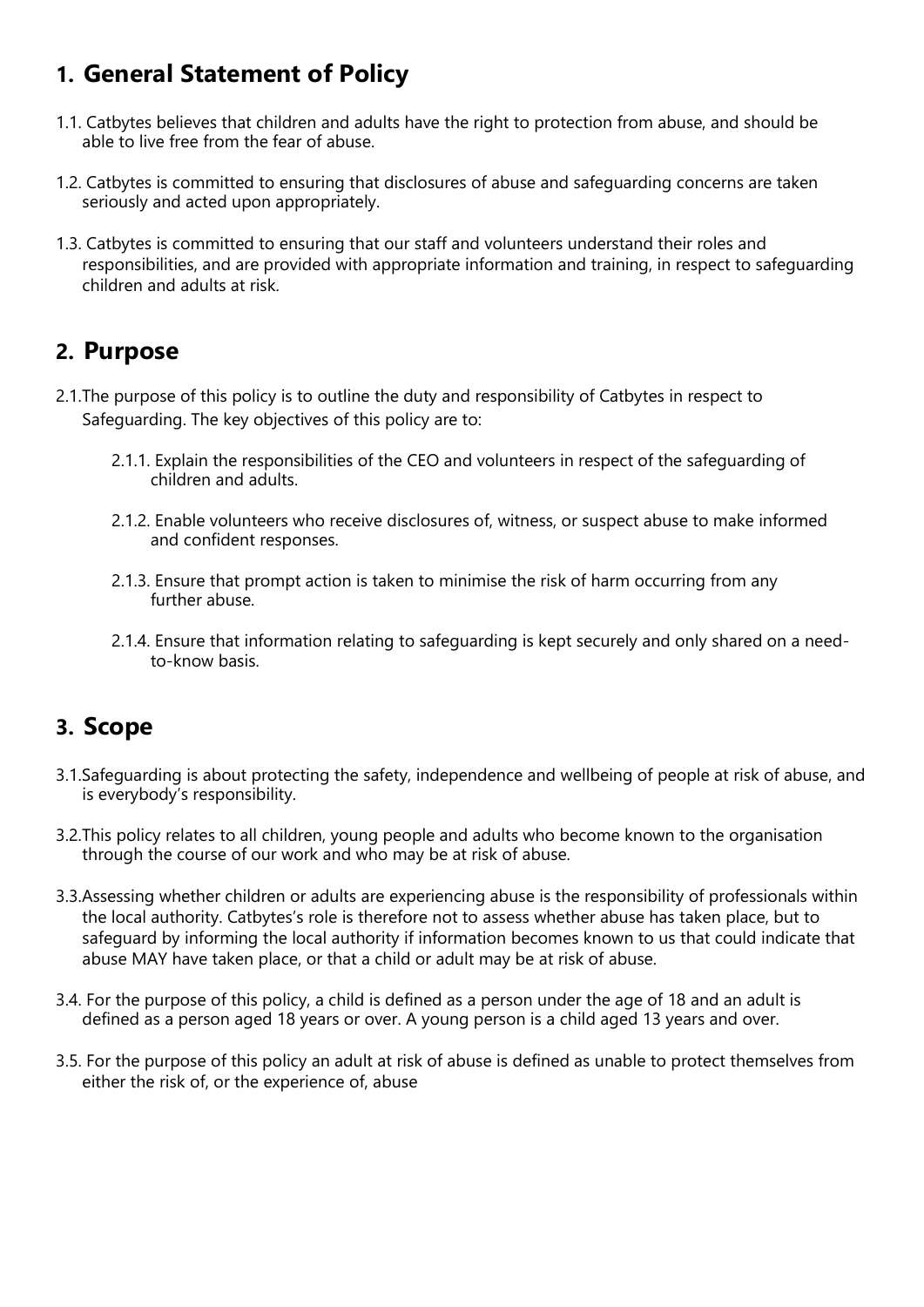## **4. Responsibilities**

### 4.1.CEO

- 4.1.1. The CEO is responsible for implementing arrangements for safeguarding the welfare of children and adults at risk throughout the organisation.
- 4.1.2. The CEO is responsible for dealing with all instances relating to safeguarding children or adults at risk that arise within Catbytes. He will respond to all safeguarding concerns and make appropriate referrals.

### 4.2.Volunteers

4.2.1. All volunteers have a duty to promote the welfare of children and adults at risk. It is everybody's responsibility to recognise the signs of, and to report, abuse wherever it is seen, suspected or disclosed. Volunteers must also respond appropriately to any disclosure and take any immediate action necessary to protect children and adults at risk.

### **5. Information**

- 5.1.All volunteers will be provided with information to enable them to recognise possible signs of abuse and respond appropriately. This information will form appendices to this Safeguarding Policy. It is the responsibility of the CEO to ensure this information is kept up-to-date. It is the responsibility of all volunteers to familiarise themselves with this information, particularly the information in *Appendix 5. Types and indicators of abuse*.
- 5.2.The CEO should complete training on safeguarding children and adults once every 2 years.

### **6. Safeguarding within the context of Catbytes work**

- 6.1.The majority of direct work with service-users is done in the context of our techy tea clubs. These are held in public spaces. The CEO, who has an enhanced DBS check, is always present.
- 6.2. Catbytes does not run services specifically for children and young people, although children and young people may attend the techy tea clubs with a parent or guardian.
- 6.3. Catbytes volunteers provide one-to-one advice sessions with adults in Catbytes, on topics relating to Information Technology. Because these sessions are not on topics relating to the adult's own personal affairs, they do not, by definition, render the service users at particular risk, (although these adults may be at risk in other contexts).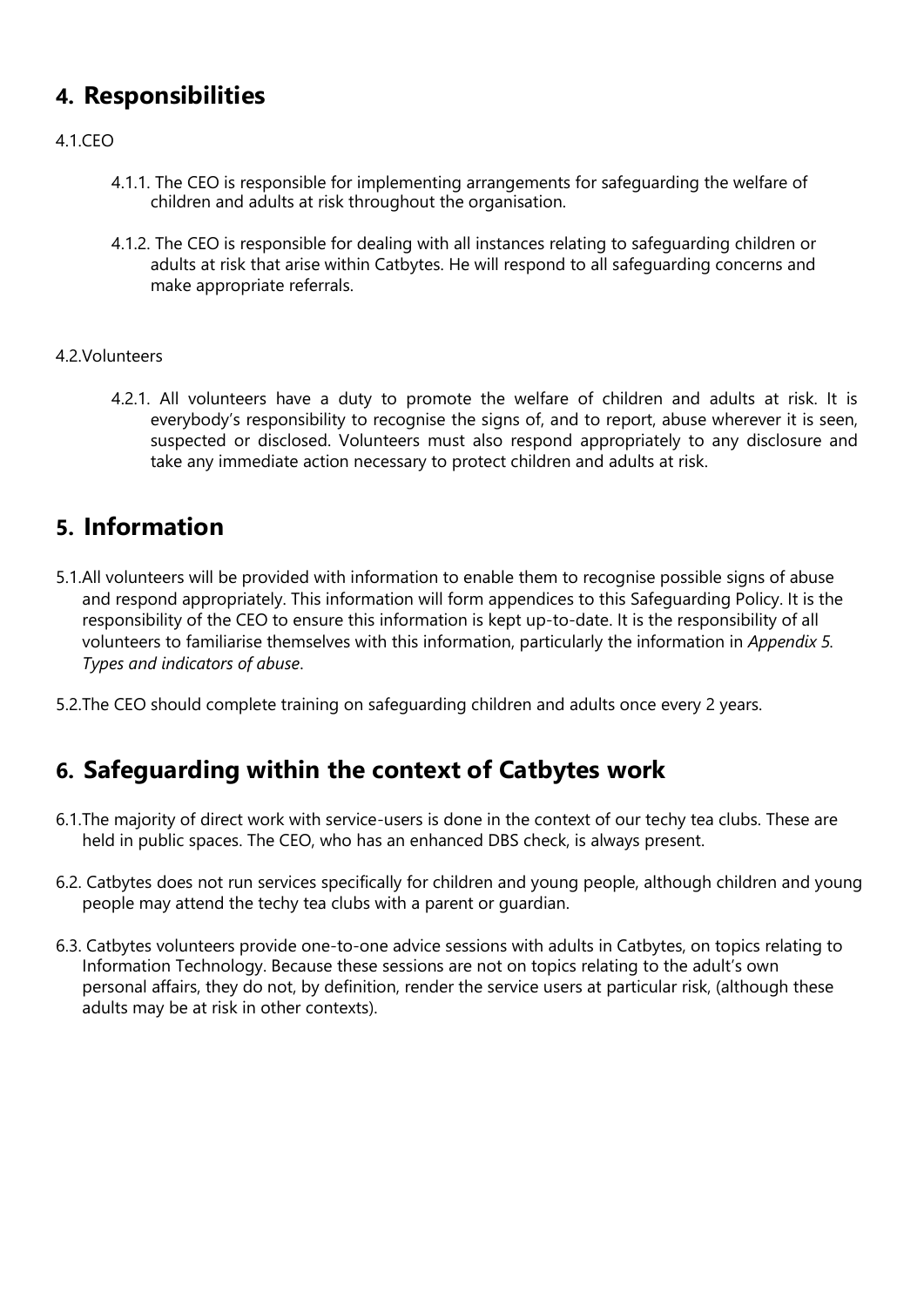- 6.4.From time to time, Catbytes volunteers provide one-to-one advice sessions to adults in their own homes, on topics relating to Information Technology. This is unusual, and does not happen in the course of our day-to-day work. This service is offered when meeting at Techy Tea clubs is not possible because the service-user is unable to come in due to impairment, caring responsibilities or other individual circumstances.
- 6.5. Catbytes does not, in general, provide one-to-one advice sessions to young people. Should a Catbytes volunteer provide an advice session to a young person, there must be at least one other person present in the room at all times (another young person, an accompanying adult, or another Catbytes volunteer). Such a session would be exceptional, as our services are generally aimed at and used by adults, and young people organising a group together will usually be referred to a suitable youth service or organisation.
- 6.6.The roles of Catbytes volunteers do not fall within the legally defined eligibility criteria for requesting Enhanced Disclosure and Barring Service (DBS) checks (as outlined in the DBS eligibility guidance). Catbytes does not, therefore, request Enhanced DBS disclosures for volunteers.
- 6.7.Catbytes volunteers build up long-term working relationships with service users who use our services regularly. It is therefore possible that disclosures of abuse could be made to Catbytes volunteers, or that possible indicators of abuse may be observed by Catbytes volunteers.

# **7. Confidentiality and information sharing**

- 7.1. Catbytes staff and volunteers have a responsibility to share information about children and adults at risk if that information may indicate that the child or adult at risk is experiencing abuse.
- 7.2. If a disclosure is made to a volunteer, or a volunteer has a concern about the welfare of a child or adult at risk, the volunteer should follow Catbytes procedure in the event of a disclosure or safeguarding concern (Appendix 1). This includes ensuring that the person making a disclosure is aware that the volunteer may need to share the information, and cannot promise to keep it secret.
- 7.3. Information should only be shared on a strictly need-to-know basis. This means:
	- 7.3.1. The volunteer who receives the information should inform the CEO on the same working day.
	- 7.3.2. The CEO and the volunteer will discuss the concern and decide whether to inform the relevant Safeguarding Team at Lewisham Council. The decision about whether to make a referral should be based on:
		- 7.3.2.1.The welfare of the child or adult at risk is paramount. Protecting the welfare of the person who may be experiencing abuse should be the only consideration when deciding whether a referral is needed.
		- 7.3.2.2.If the CEO and/or the other volunteer is in any doubt as to whether a referral is needed, a referral should be made.
		- 7.3.2.3.It is not the role of Catbytes volunteers to assess whether abuse has taken place. A referral should be made if information is known that indicates that abuse *may* have taken place.
	- 7.3.3. In the event of a disclosure, efforts should be made to get informed consent from the person making the disclosure before a referral is made to the local Safeguarding Team. However, a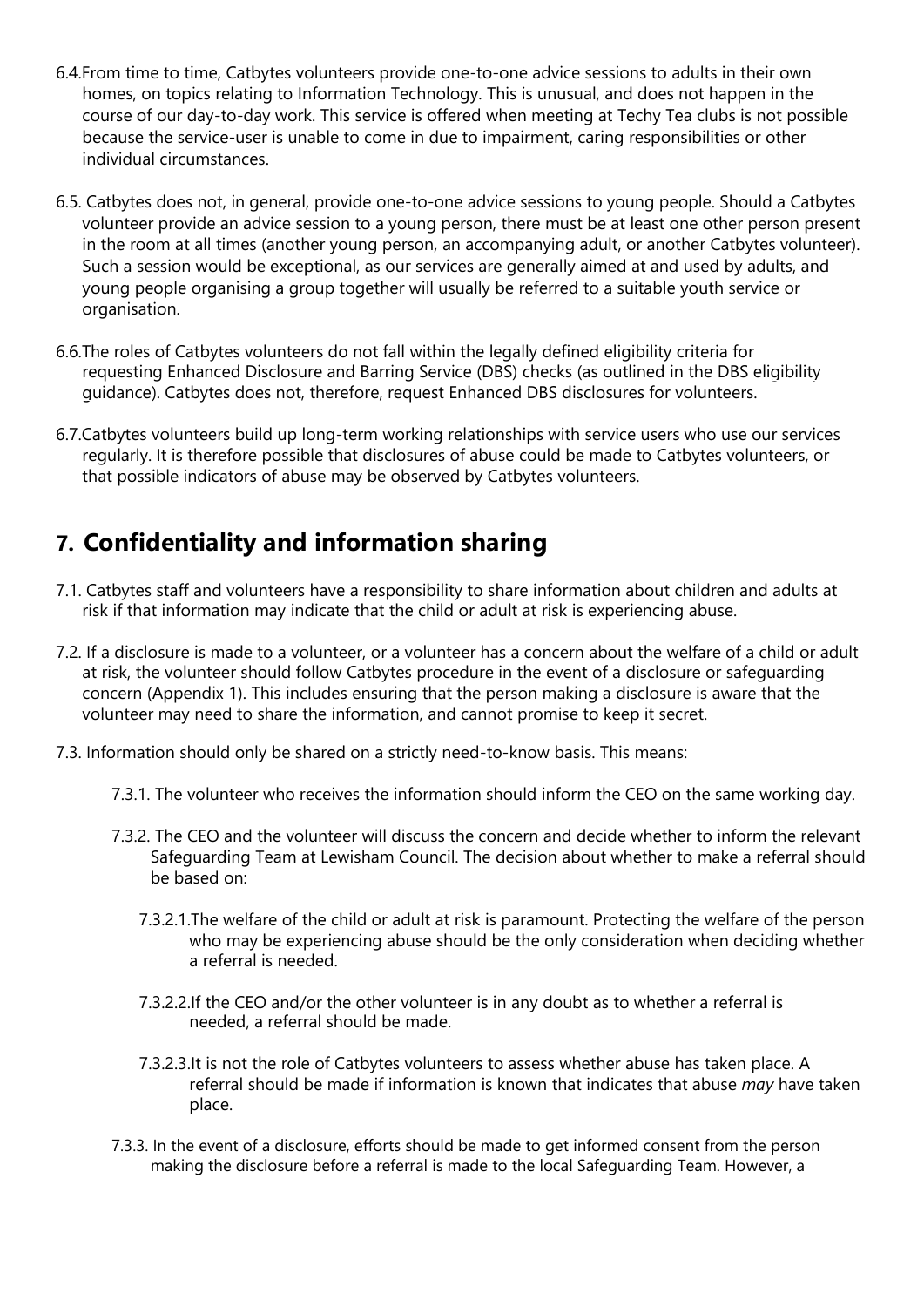referral may be made without consent if the person does not give consent and there are concerns about the welfare of a child or adult at risk.

- 7.4.Information should not be shared with other Catbytes volunteers as a matter of course. Any information that is shared should be on a strictly need-to-know basis and kept to a minimum. Unlike most areas of Catbytes work, it is not necessary or appropriate for all volunteers to be informed on the details of safeguarding concerns.
- 7.5.In the event of a disclosure, the person who made the disclosure should be kept informed about what information has been shared and with whom.

### **8. Record keeping**

- 8.1.In the event of a disclosure or safeguarding concern, a detailed written record must be made by the person who receives the information, as soon as possible, and always on the same day, following Catbytes procedure for recording concerns and disclosures (Appendix 2).
- 8.2.These records must be stored securely, in a locked drawer or password protected file, indefinitely.
- 8.3.Catbytes volunteers may not access these records except on a need-to-know basis.

### **9. Reviewing this policy**

9.1.This policy and its appendices will be reviewed by the CEO every 2 years.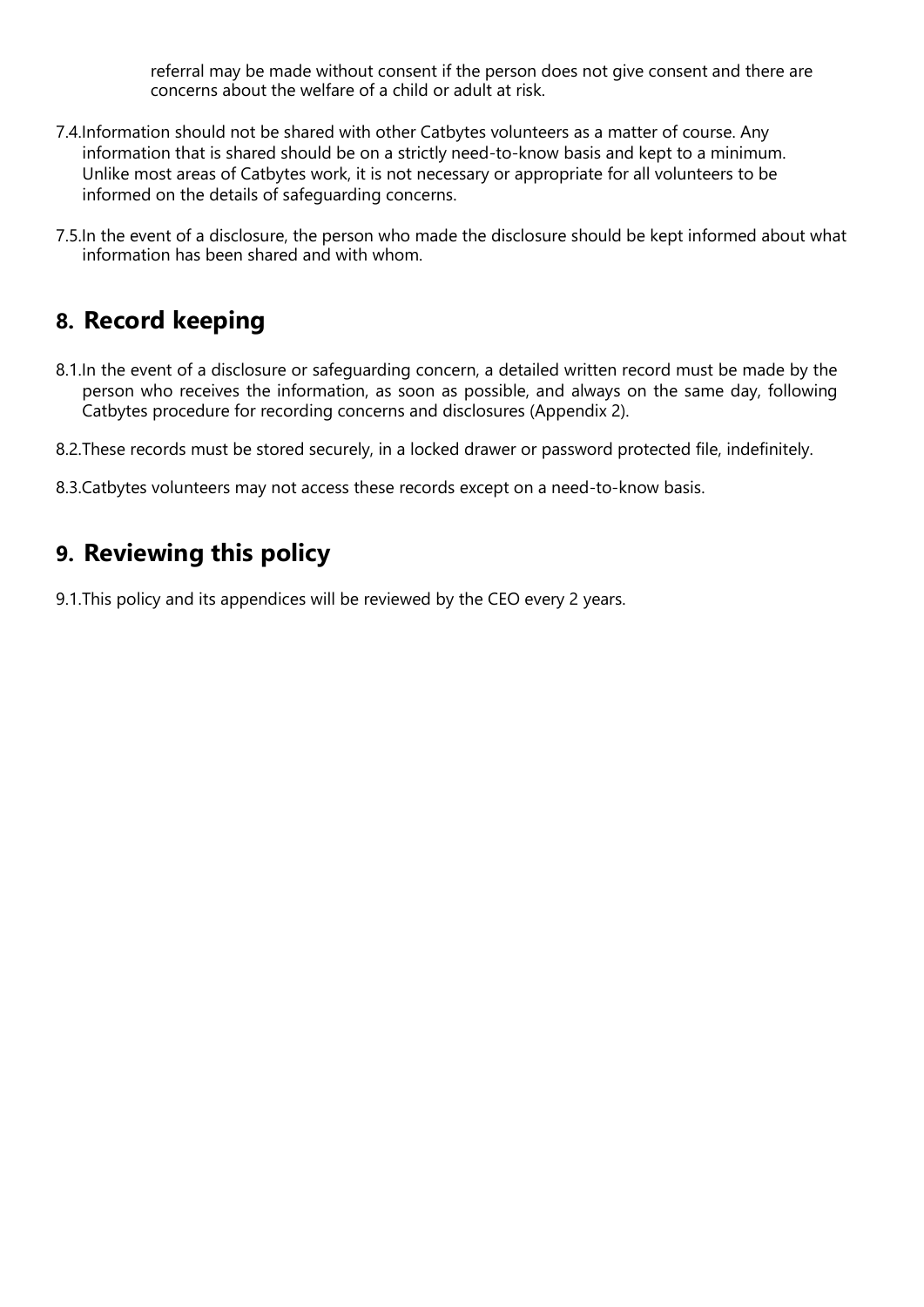## **Appendix 1. Procedure in the event of a disclosure or safeguarding concern**

It is important that children, young people and adults at risk are protected from abuse. All complaints, allegations or suspicions must be taken seriously, including those received anonymously. This procedure must be followed by volunteers whenever an disclosure of abuse is made or when there is a suspicion of abuse.

### **1. In the event of a disclosure**

- Reassure the person concerned.
- Listen to what they are saying.
- Record what you have been told/witnessed as soon as possible.
- Remain calm and do not show shock or disbelief.
- Tell them that the information will be treated seriously.

• Do not start to investigate or ask detailed or probing questions. Only ask questions to clarify the basic facts of what they are already telling you.

Do not promise to keep it a secret.

### **2. Make sure the individual is safe**

If the person is in immediate danger, the police or ambulance must be called straight away on 999. Ensure prompt action is taken to minimise the risk of harm from any further abuse, maltreatment or neglect. This is particularly important if:

- the person remains in or is about to return to the place where the alleged abuse occurred;
- the alleged abuser is likely to have access to the person or others who might be at risk.

### **3. Record the information**

Make a full record of the disclosure, allegation or incident as soon as possible, within one working day. Refer to Appendix 2. Recording concerns and disclosures.

### **4. Report to CEO**

Report the disclosure or concern to the CEO immediately or as soon as possible within one working day. In the first instance this may need to be done verbally. Do not report the information to more than one volunteer, and do not circulate it to the volunteers' group.

### **5. Support the individual**

Keep in contact with the person who made the disclosure, or you have the concern about, and ensure they know they can contact you again. Ask for their permission before sharing information, but make sure they know you may have to share it without permission. Keep them informed about who the information has been shared with.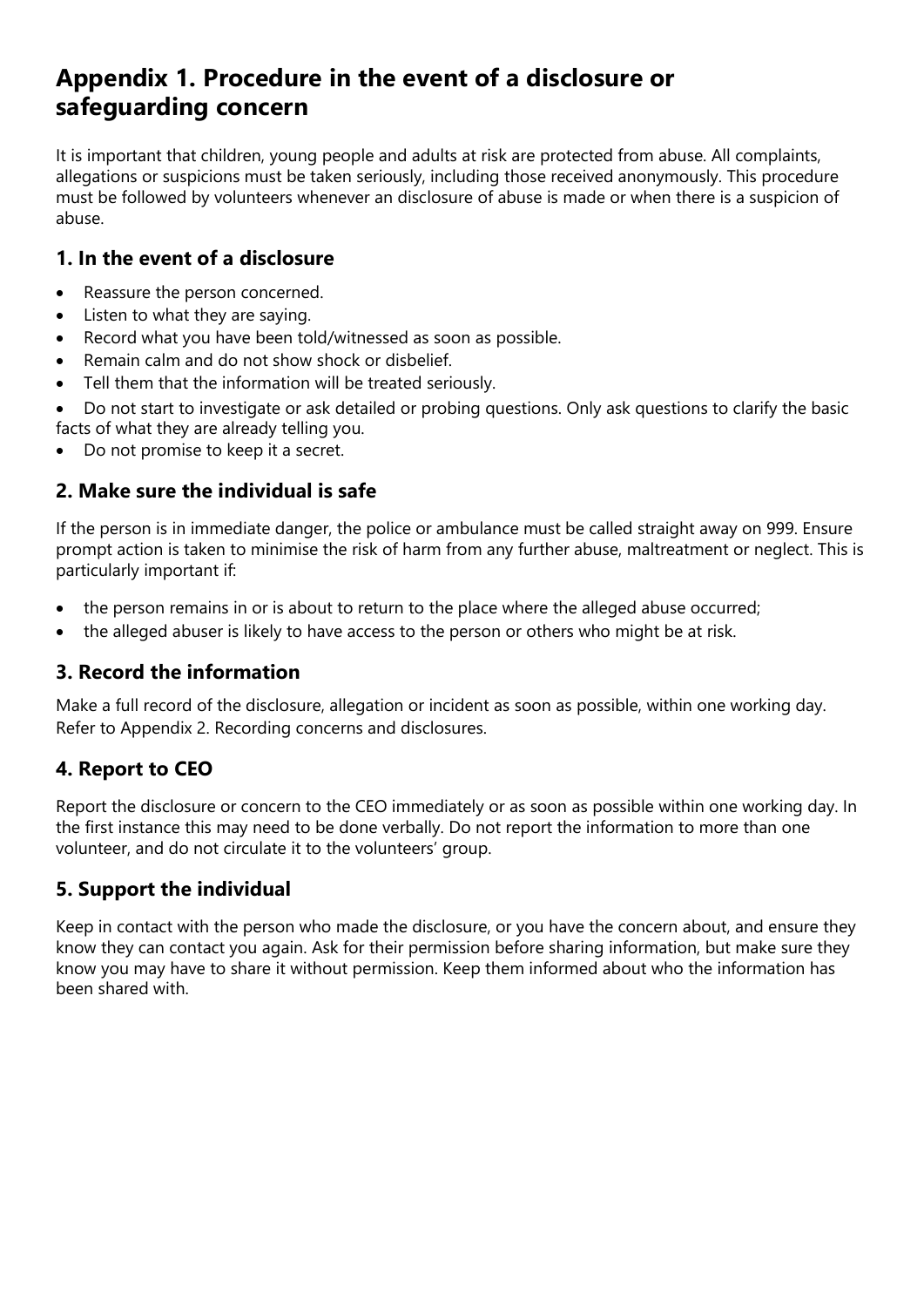# **Appendix 2. Recording concerns and disclosures**

It is important to ascertain and establish the basic facts, based on evidence of what is seen, heard or smelled and to make careful notes, clearly distinguishing fact from opinion. A full record of the disclosure, allegation or incident must be recorded as soon as possible and always on the same day.

Print, sign, date and time the record. A copy should be stored by the CEO in a secure place in line with Catbytes Safeguarding Policy.

If writing by hand, use black ink so that documents can be photocopied if necessary. If you make a mistake, put a line through it -do not use correction fluid.

Be aware that the report may be required later as part of legal action or disciplinary procedure and that you may need to appear at a hearing or court (although this is unlikely).

### **What to include**

• Exactly what the person has told you, or exactly what you have witnessed. Do not include opinions or assumptions.

• A description of any injuries observed and the exact location of the injuries. Give as much detail as possible.

- Any immediate actions that you have taken to reduce risk.
- The name of the person making the disclosure and, where different, the name of the child, young person or adult at risk who has allegedly been abused.
- Where and when disclosure was made, including date, time and the names of others present.
- If you witnessed abuse, write down the date, time and place that it happened.

Also include any of this information that is known to you:

- When and where the alleged abuse took place, including date(s) and time(s).
- Whether anybody else was present when the alleged abuse took place or was involved in the abuse.
- Details about the alleged perpetrator (including name, address, place of work).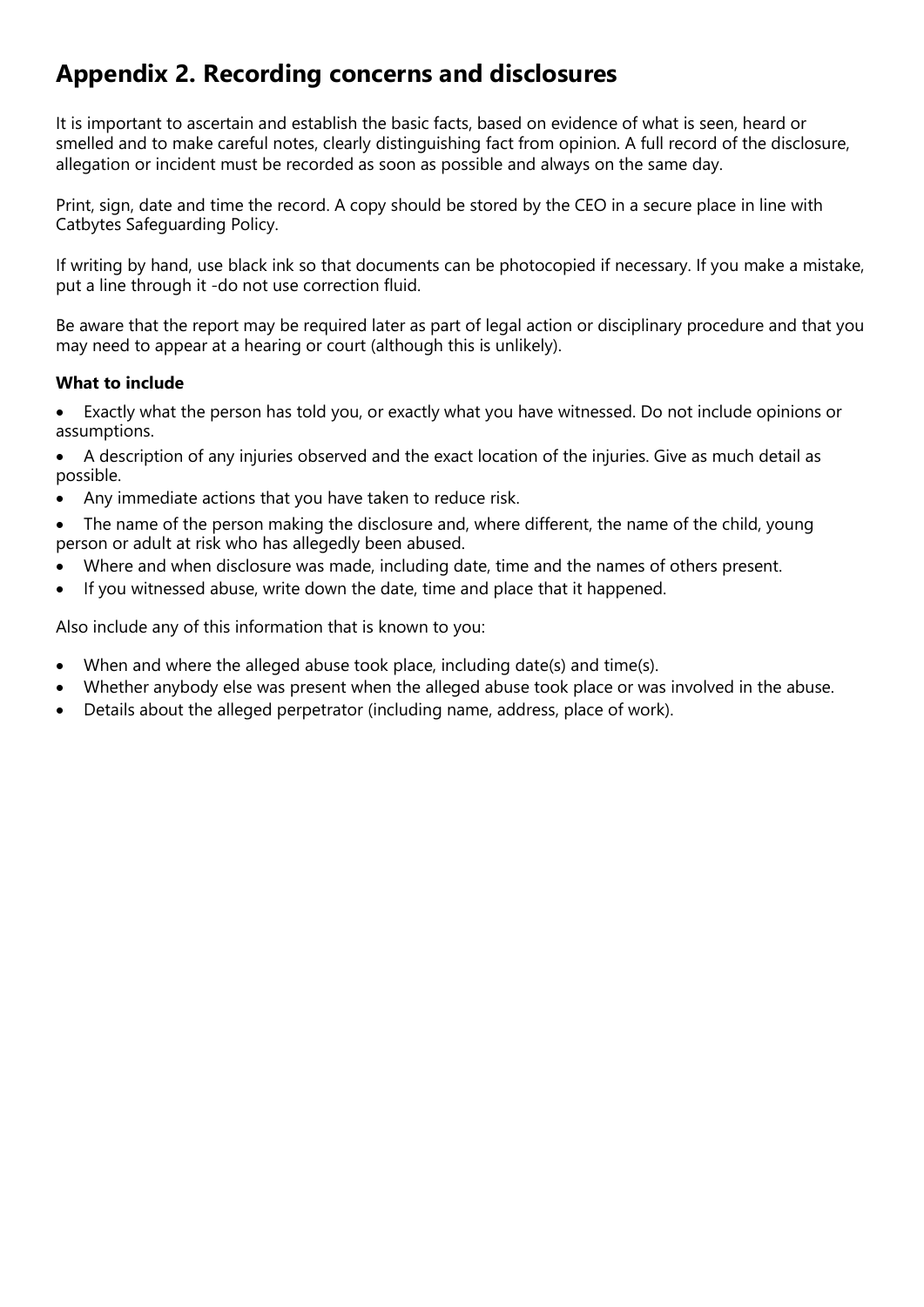# **Appendix 3. Reporting a safeguarding concern to the local authority**

Information relating to safeguarding children and adults at risk should be reported to the relevant Safeguarding Team. Decisions about whether to make a referral should be made in line with Catbytes Safeguarding Policy, and always from the position that the welfare of the child or adult at risk is paramount.

It is generally the responsibility of the CEO to make a referral and to communicate with the local authority. However, if the CEO is not available, or another volunteer believes a referral should be made and the CEO has not made one, any volunteer who is concerned should make a referral.

Information in the written record should be used to make the referral. However, do not delay making the referral if a written record is not yet complete – it can be sent later.

If you have an immediate concern about somebody's safety, contact the police on 999.

When the concerns relate to a person who lives or receives services in another local authority area, both local authority Safeguarding Teams must be informed.

Where a Safeguarding Alert is made by telephone, the CEO must make a written record of the date and time of the referral and the name and position of the person to whom the matter was reported.

Where a Safeguarding Alert is sent by email, the CEO must check that the report has been received by the Safeguarding Team.

The CEO is responsible for keeping volunteers and volunteers appropriately informed and up to date on what is expected of them as any investigation proceeds; and for ensuring that they are aware of their rights to representation when being interviewed; and for ensuring they receive ongoing personal support.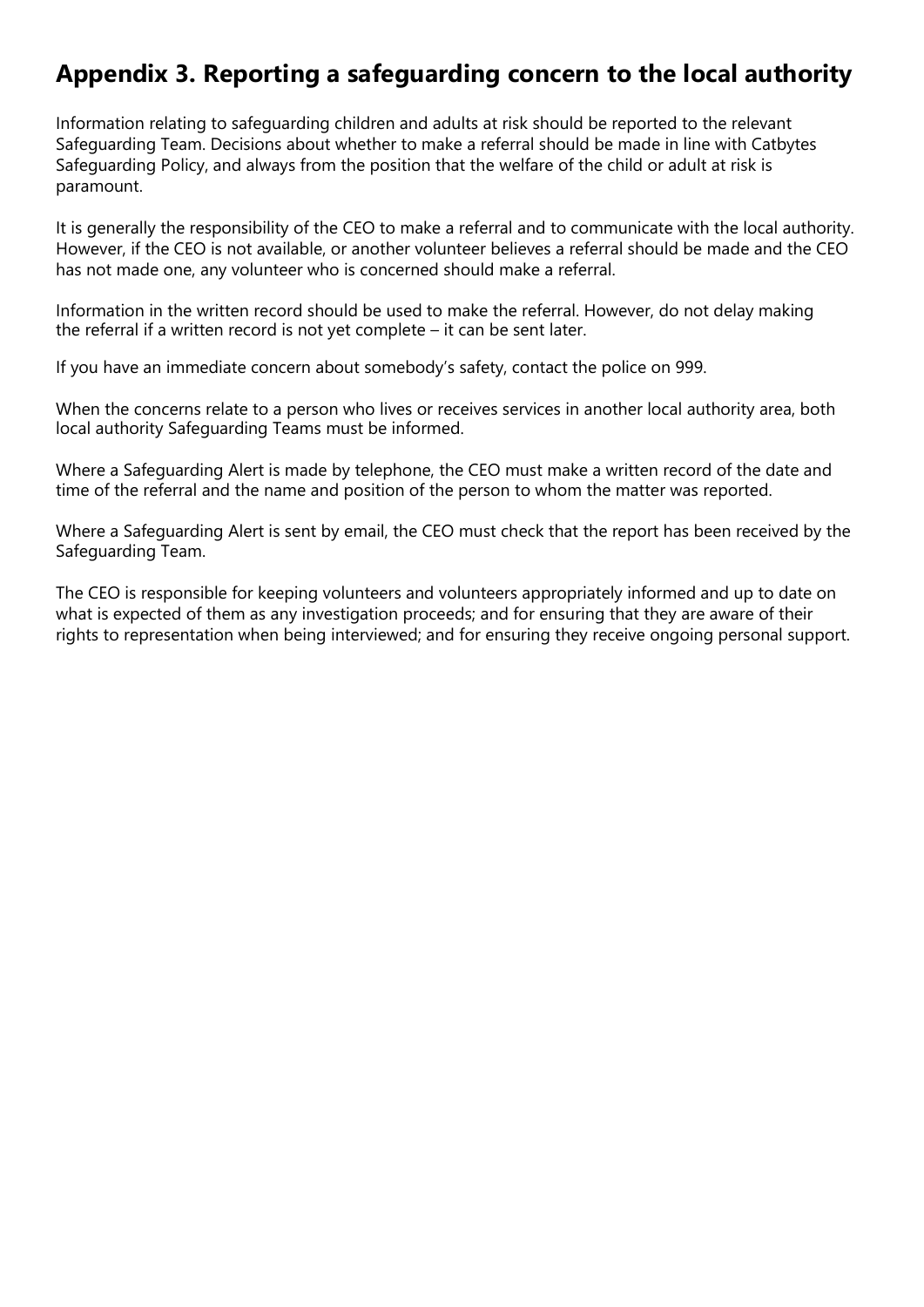# **Appendix 4. Dealing with allegations made against a volunteer or trustee**

Anyone wishing to make an allegation about a member of Catbytes volunteer or a management committee member, either in relation to any suspicion, allegation or incident of abuse or non-adherence to these procedures should report it to the designated CEO in the first instance. Concerns about the designated CEO should be reported to Judy Goss.

Allegations against members of staff or management committee members should be dealt with according to:

- Catbytes Safeguarding Policy
- Catbytes Equalities Policy

The protection and welfare of children and adults at risk should be considered paramount when making decisions regarding managing allegations against members of staff and trustees.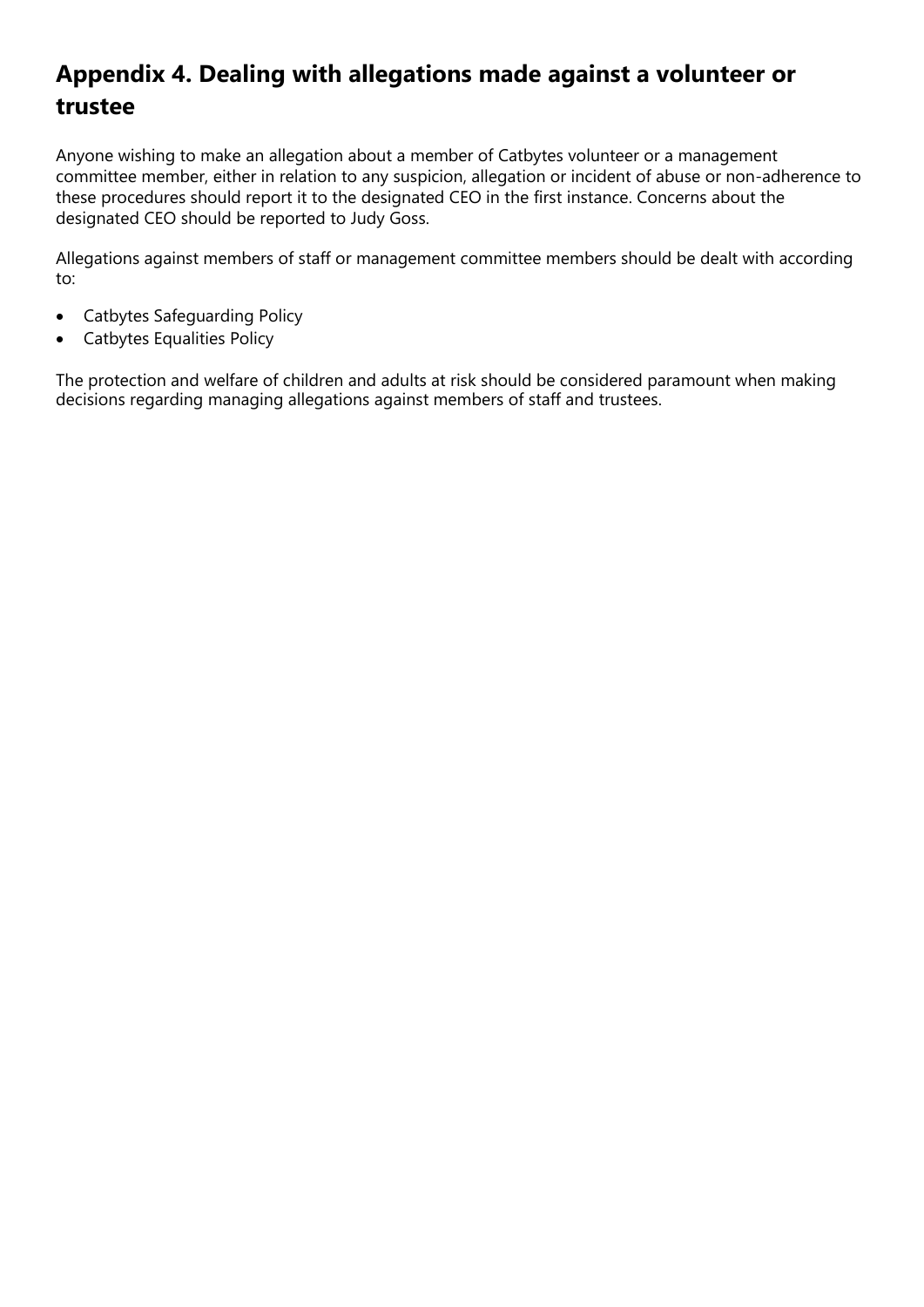# **Appendix 5. Types and indicators of abuse**

Abuse, maltreatment and neglect can be passive or active; it can consist of a single act or repeated acts. It may be physical, verbal or psychological, or it may occur when a vulnerable person is persuaded to enter into a relationship to which he or she has not consented, or cannot consent.

Abuse can vary from treating someone with disrespect in a way that significantly affects the person's quality of life, to causing actual physical suffering or failing to prevent harm. It is behaviour towards a person that can be either deliberate or an act of neglect or an omission to act, perhaps as a result of ignorance, or lack of training, knowledge or understanding.

Individuals may be abused in a family or in an institutional or community setting, by those known to them or, more rarely, by a stranger. Anyone can be a perpetrator of abuse; it could be a paid carer, volunteer or a health or social care volunteer; a relative, friend, neighbour or an occasional visitor; another resident or service user, or someone who is providing a service.

### **Abuse of children**

Children may be abused by an adult or adults, or another child or children. The government guidelines "Working Together to Safeguard Children" identify the following types of abuse. The NSPCC identifies possible indicators of abuse (detailed below).

### **Physical Abuse**

This may involve hitting, shaking, throwing, poisoning, burning or scalding, drowning, suffocating, or otherwise causing physical harm to a child. Physical harm may also be caused when a parent or carer fabricates the symptoms of, or deliberately induces illness in a child.

Indications of possible physical abuse include: bruising on the head, ear, neck, abdomen, back, buttocks, upper arm, back of leg, hands or feet; burns and scalds; bite marks; scarring; broken bones (including those in different stages of healing); effects of poisoning such as vomiting and drowsiness; respiratory problems.

### **Emotional Abuse**

This is the persistent emotional maltreatment of a child such as to cause severe and persistent adverse effects on the child's emotional development. It may involve conveying to a child that they are worthless, unloved or inadequate. It may involve bullying, causing children to feel frightened or in danger, humiliating them, or ignoring them. It may also involve a child witnessing domestic abuse.

Babies and younger children who are experiencing emotional abuse may:

- be overly-affectionate towards strangers or people they haven't known for very long
- lack confidence or become wary or anxious
- not appear to have a close relationship with their parent, e.g. when being taken to or collected from nursery etc.
- be aggressive or nasty towards other children and animals.

Older children may:

use language, act in a way or know about things that you wouldn't expect them to know for their age

- struggle to control strong emotions or have extreme outbursts
- seem isolated from their parents
- lack social skills or have few, if any, friends.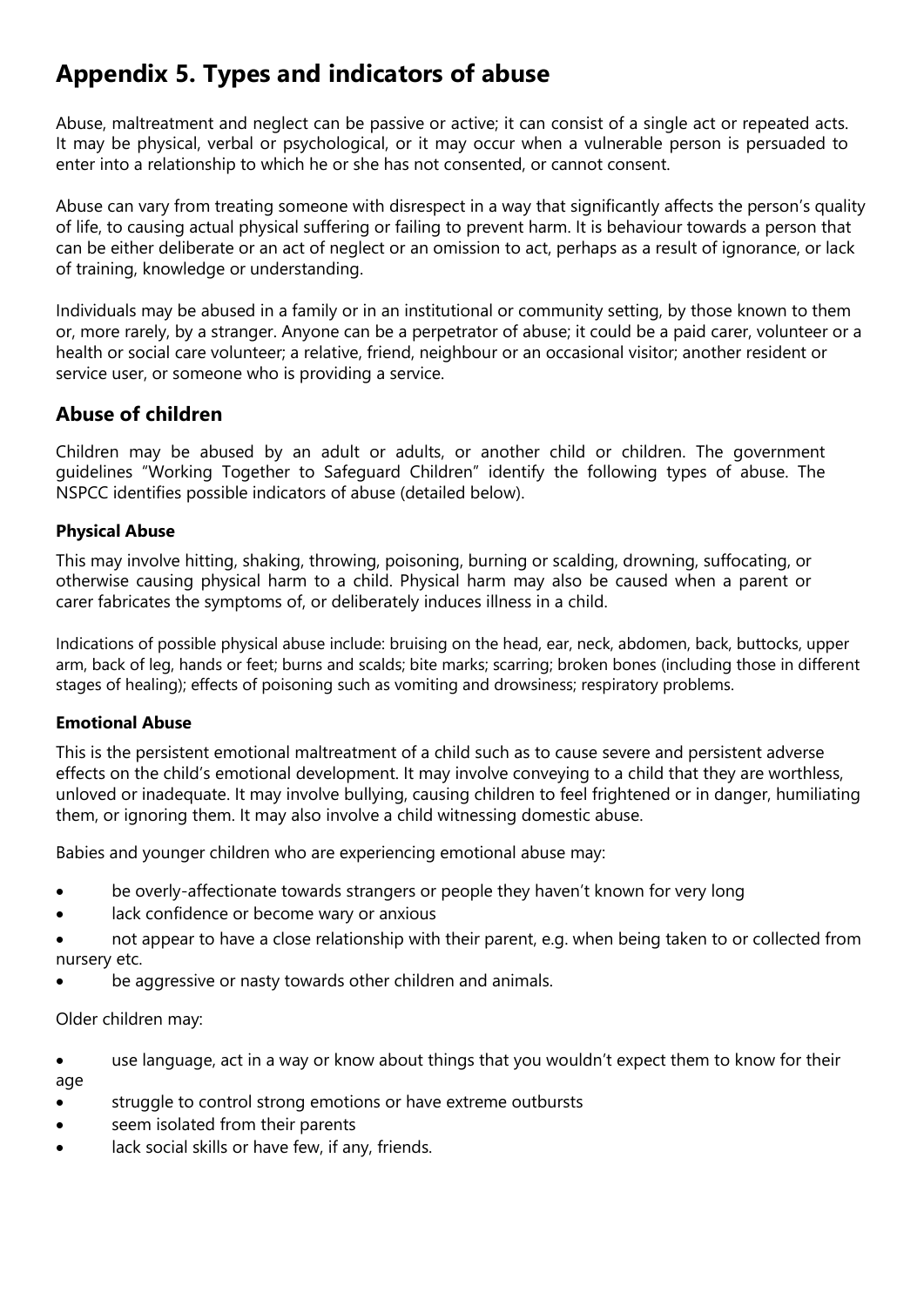### **Sexual Abuse**

This type of abuse involves forcing or enticing a child to take part in sexual activities, whether or not the child is aware of what is happening. Examples of physical contact include: sexual touching of any part of the body whether the child's wearing clothes or not; rape or penetration by putting an object or body part inside a child's mouth, vagina or anus; forcing or encouraging a child to take part in sexual activity; making a child take their clothes off, touch someone else's genitals or masturbate. Examples of non-contact abuse include: encouraging a child to watch or hear sexual acts; not taking proper measures to prevent a child being exposed to sexual activities by others; meeting a child following sexual grooming with the intent of abusing them; online abuse including making, viewing or distributing child abuse images; allowing someone else to make, view or distribute child abuse images; showing pornography to a child; sexually exploiting a child for money, power or status (child exploitation).

Children who are being sexually abused may: avoid being alone with people, such as family members or friends; seem frightened of a person or reluctant to socialise with them; become sexually active at a young age; be promiscuous; use sexual language or know information that you wouldn't expect them to; have physical symptoms such as anal or vaginal soreness, unusual discharge, STIs or pregnancy.

### **Neglect**

Neglect is the ongoing failure to meet a child's basic needs and is the most common form of child abuse. A child may be left hungry or dirty, without adequate clothing, shelter, supervision, medical or health care. A child may be put in danger or not protected from physical or emotional harm. They may not get the love, care and attention they need. Neglect is dangerous and can cause serious long-term damage. It can be just as damaging as other types of abuse.

Children who are being neglected may: have poor appearance and hygiene (e.g. be smelly and dirty); be hungry; have untreated medical conditions; be tired; be underweight; not have appropriate clothing (e.g. no warm coat in winter); be caring for other family members.

### **Abuse of adults:**

Adult abuse can occur in any relationship and it may result in significant harm to, or exploitation of, the person subjected to it. The Social Care Institute for Excellence (SCIE) identifies the following types of abuse and possible indicators.

### **Physical Abuse**

Including hitting, slapping, pushing, kicking, pushing, rough handling, force feeding, misuse of medication, restraint, or inappropriate sanctions (e.g. deprivation of food, clothing, warmth and healthcare).

Possible indicators of physical abuse include: no explanation for injuries or inconsistency with the account of what happened; injuries inconsistent with the person's lifestyle; bruising, cuts, welts, burns and/or marks on the body or loss of hair in clumps; frequent injuries; unexplained falls; subdued or changed behaviour in the presence of a particular person; signs of malnutrition; failure to seek medical treatment.

### **Domestic abuse**

Domestic violence and abuse includes any incident or pattern of incidents of controlling, coercive or threatening behaviour, violence or abuse between those aged 16 or over who are or have been, intimate partners or family members regardless of gender or sexuality. It also includes so called 'honour' -based violence, female genital mutilation and forced marriage.

Possible indicators of domestic abuse include: low self-esteem; feeling that the abuse is their fault when it is not; physical evidence of violence such as bruising, cuts, broken bones; verbal abuse and humiliation in front of others; fear of outside intervention; damage to home or property; isolation – not seeing friends and family; limited access to money.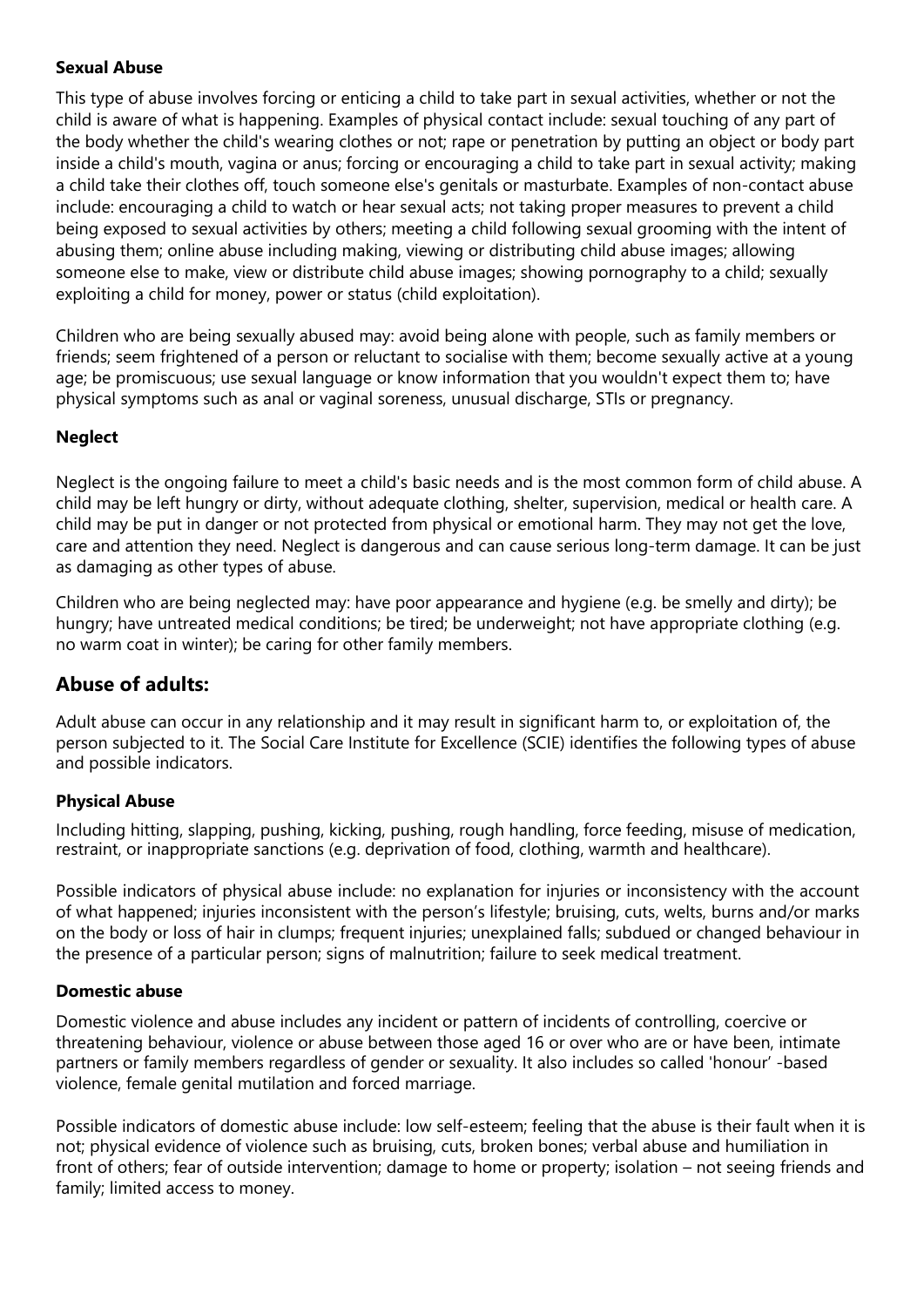#### **Sexual Abuse**

Including rape and sexual assault or sexual acts to which the adult at risk has not consented, or could not consent or was pressured into consenting.

Possible indicators of sexual abuse include: bruising, particularly to the thighs, buttocks and upper arms and marks on the neck; bleeding, pain or itching in the genital area; unusual difficulty in walking or sitting; infections, unexplained genital discharge, or sexually transmitted diseases; pregnancy in a woman who is unable to consent to sexual intercourse; the uncharacteristic use of explicit sexual language or significant changes in sexual behaviour or attitude; incontinence not related to any medical diagnosis; self-harming; poor concentration, withdrawal, sleep disturbance; excessive fear/apprehension of, or withdrawal from, relationships; fear of receiving help with personal care; reluctance to be alone with a particular person.

#### **Psychological and Emotional Abuse**

Including emotional abuse, threats of harm or abandonment, deprivation of contact, humiliation, blaming, controlling, intimidation, coercion, harassment, verbal abuse, enforced social isolation or withdrawal from services or supportive networks.

Possible indicators of psychological and emotional abuse include: an air of silence when a particular person is present; withdrawal or change in the psychological state of the person; insomnia; low self-esteem; uncooperative and aggressive behaviour; change of appetite, weight loss/gain; signs of distress: tearfulness, anger.

#### **Financial or Material Abuse**

Including theft, fraud, exploitation, pressure in connection with wills, property or inheritance or financial transactions, or the misuse or misappropriation of property, possessions or benefits.

Possible indicators of financial or material abuse include: missing personal possessions; unexplained lack of money or inability to maintain lifestyle; unexplained withdrawal of funds from accounts; the person allocated to manage financial affairs is evasive or uncooperative; the family or others show unusual interest in the assets of the person; recent changes in deeds or title to property; rent arrears and eviction notices; disparity between the person's living conditions and their financial resources, e.g. insufficient food in the house; unnecessary property repairs.

### **Neglect and Acts of Omission**

Including failure to meet medical or physical care needs, failure to provide access to appropriate health, social-care or educational services, withholding of necessities of life, such as medication, clothing, adequate nutrition and heating, failure to give privacy and dignity.

Possible indicators of neglect or acts of omission include: poor environment – dirty or unhygienic; poor physical condition and/or personal hygiene; pressure sores or ulcers; malnutrition or unexplained weight loss; untreated injuries and medical problems; inconsistent or reluctant contact with medical and social care organisations; accumulation of untaken medication; uncharacteristic failure to engage in social interaction; inappropriate or inadequate clothing.

#### **Modern slavery**

Types of modern slavery include: human trafficking; forced labour; domestic servitude; sexual exploitation; debt bondage – being forced to work to pay off debts that realistically they never will be able to.

Possible indicators of modern slavery include: signs of physical or emotional abuse; appearing to be malnourished, unkempt or withdrawn; isolation from the community, seeming under the control or influence of others; living in dirty, cramped or overcrowded accommodation and or living and working at the same address; lack of personal effects or identification documents; always wearing the same clothes; avoidance of eye contact, appearing frightened or hesitant to talk to strangers; fear of law enforcers.